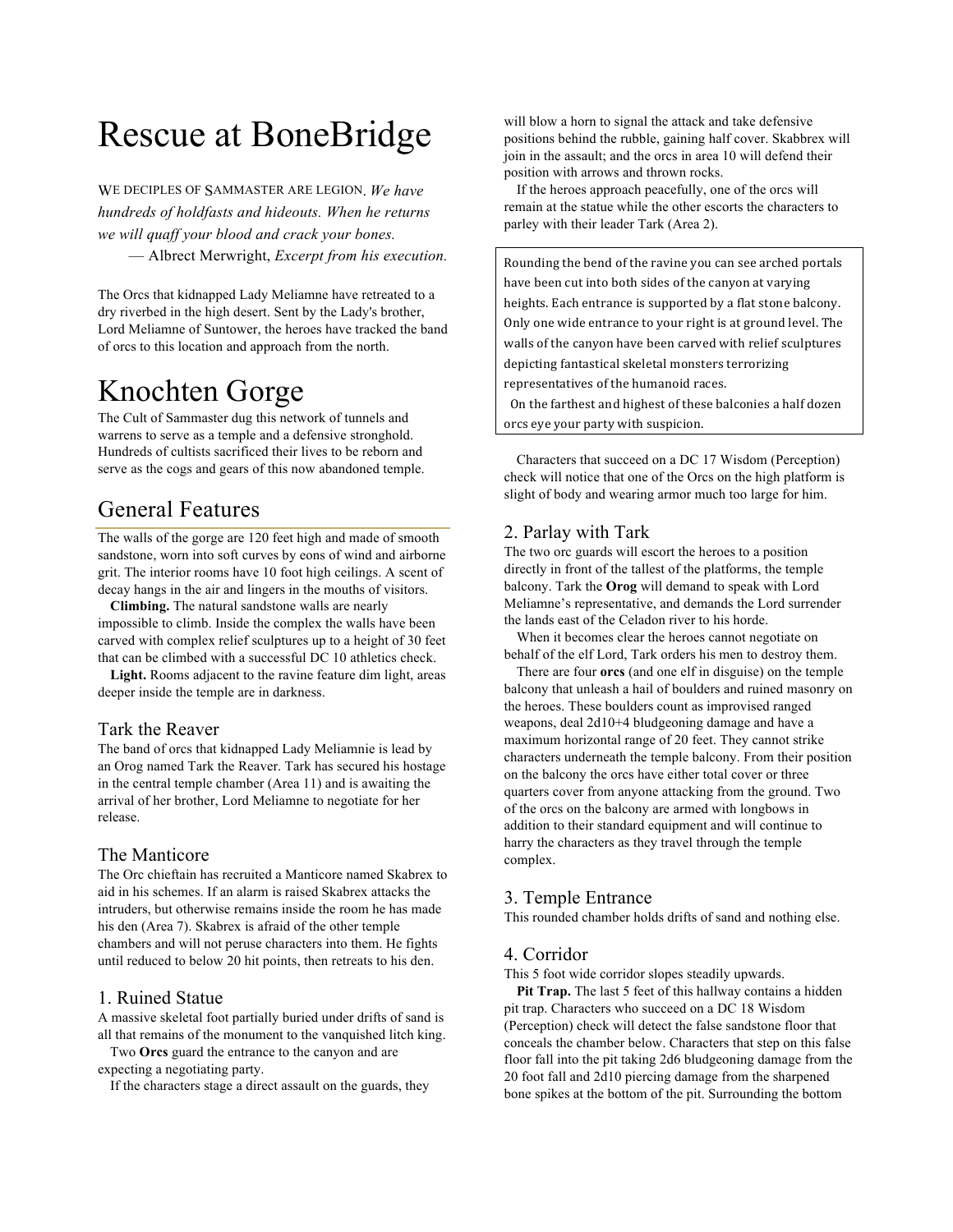of the pit are 4 **skeletons** crouched in alcoves. One minute after the trap is released the Skeletons wind the winches that reset the false floor.

**Unlucky Explorer.** Years ago an elven scholar of necromantic cults met his unfortunate end inside this trap. His corpse lies in the bottom of the pit, still clutches a rotting leather travel sack containing 25 gp, 40 cp, a **potion of healing**, and a well-preserved map.

The dead elf's map shows the surrounding region with notes on how to find Knotchen Gorge. Below the hand drawn map is a note written in common: "First bridge: three then four, second bridge: four then six"

#### 5. Purification Room

This chamber contains a dented bronze brazier and shards of broken pottery. The relief sculptures on the walls depict Sammaster as a living man climbing a flight of stairs that represent his rise to power as a mortal. The staircase he climbs is made of skeletal arms and hands. This chamber is 15 feet above the ravine floor.

**Skeleton Bridge.** Characters who examine the relief sculptures will notice that one skeleton hand has only three fingers, and another has only four. These irregular hands are set on hidden hinges in the walls, and pulling on them in that order (three, then four) opens a hidden door to reveal 15 **skeletons.** The skeletons ignore any beings present and march in a straight line to the edge of the balcony. The first skeleton fits its feet into two small grooves on the balcony and kneels forward with its torso and arms outstretched, the second skeleton climbs on the first one's back and kneels as they link arms and legs. Each successive skeleton repeats this maneuver until all the corpses are linked, forming a staircase bridge that reaches the balcony on the other side of the canyon. This bridge climbs 15 feet upwards as it crosses the canyon. The hidden door can be discovered with a successful DC 16 Wisdom (Perception) check but cannot be opened by any other means.

#### 6. Dormitory

Aside from a dozen rotting wooden beds there is nothing of value in this room. This room and the meeting room are both 30 feet above the ravine floor.

#### 7. Meeting Room

This former cult meeting room has been repurposed by Skabrex, who will retreat here and fight to the death to defend this space. If the heroes took a short rest after the fight in the canyon, Skabrex will have regained 2d8 hit points.

In the southwest corner are the remains of Lady Meliamne's handmaidens that the Manticore has been given to feast on. Among the carnage is a jeweled bracelet worth 200gp.

#### 8. Corridor

This 75 foot long corridor climbs steadily upwards.

#### 9. Head Priest's cell.

A dust covered bedframe and desk hold nothing of value. This room is 45 feet above the ravine floor.

The walls are similarly decorated with relief sculptures depicting Sammaster's rise to power as a litch, climbing a staircase made of skeletal hands and arms. Examining the sculptures reveals one hand with four fingers, and one with six, and that these hands are hinged and can be moved.

**Skeleton Bridge.** Characters that pull the four-fingered skeleton hand, then the six-fingered hand, will activate the second skeleton bridge that connects this room to Area 10.

#### 10. Antechamber and Balcony

Tark and his Orcs made camp within this small antechamber. This area is 60 feet above the floor of the gorge. A coiled rope ladder has been anchored to the lip of the balcony. When deployed it reaches the floor of the ravine.

The **orcs** posted here her have watched the heroes ascending the stairs with growing concern. Once the characters have a clear path to their position, Tark will retreat to guard his hostage while the rest defend their position with all the weapons at their disposal. The Orcs fear Tark as much as the characters and will fight to the death here.

#### 11. Temple

The central temple of undeath rises in a 40-foot high dome of blackened sandstone. A massive chandelier of bones and skulls looms over a modest stone altar. Dozens of skeletons leer down from alcoves throughout the ceiling.

Lady Meliamne, a terrified elf in a torn green dress, is tied to the altar in the center of the room. Tark the **Orog** stands behind her, his warhammer raised to crush her skull. The lady begs to be rescued as Tark demands that Lord Meliamne comes to face him and surrender to his demands.

Characters that succeed on a DC 16 Wisdom (Perception) check notice that Lady's Meliamne's bonds are not particularly tight. Characters that succeed on a Wisdom (Insight) skill check against Lady Meliamne's Charisma (Deception) skill (+6), realize that she is feigning her fear.

In truth, Tark and Lady Meliamne have been conspiring together for years and concocted this fake kidnapping as part of a scheme to ruin her brother. Their plan having gone awry, they are trying to improvise a way out of this situation.

Tark will try to follow Lady Meliamne's lead, but he remains a brutish and impulsive orc. If provoked, he leaps over the altar and fights to the death. Any character trying to free the hostage find the ropes were loose and untied.

If the characters call Lady Meliamne's bluff, she will rise and congratulate them. She has one last move to make. The Lady spent centuries studying this temple and knows the incantation that will unleash the 100 **skeletons** cocooned in the temple's chandelier and walls, which will attack everyone in sight. It is up to the characters to convince the Lady to let them live, or escape, or die trying.